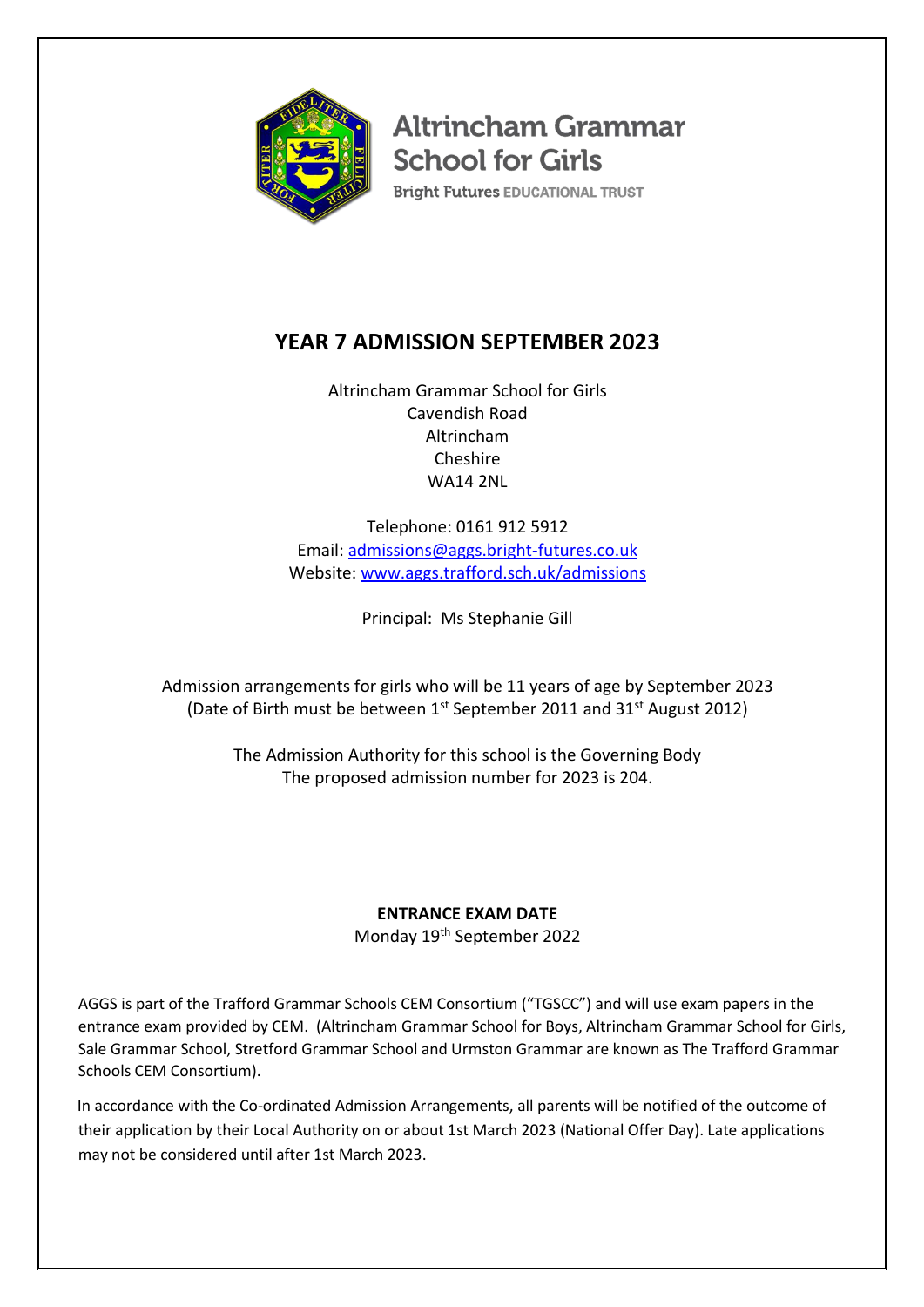Please consult individual websites for further specific information including the admissions policy for each school.

| <b>Altrincham Grammar School for Boys</b>               | Single $sex - boys$ only  |
|---------------------------------------------------------|---------------------------|
| Marlborough Road, Bowdon, Altrincham, Cheshire WA14 2RS |                           |
| www.agsb.co.uk                                          |                           |
| <b>Altrincham Grammar School for Girls</b>              | Single sex $-$ girls only |
| Cavendish Road, Bowdon, Altrincham, Cheshire WA14 3NL   |                           |
| www.aggs.trafford.sch.uk                                |                           |
| Sale Grammar School                                     | Mixed $-$ girls and boys  |
| Marsland Road, Sale, Cheshire M33 3NH                   |                           |
| www.salegrammar.co.uk                                   |                           |
| <b>Stretford Grammar School</b>                         | Mixed $-$ girls and boys  |
| Granby Road, Stretford, Manchester M32 8JB              |                           |
| www.stretfordgrammar.com                                |                           |
| <b>Urmston Grammar</b>                                  | Mixed $-$ girls and boys  |
| Newton Road, Urmston, Manchester M41 5UG                |                           |
| www.urmstongrammar.org.uk                               |                           |

### **Application and Admission Process**

Altrincham Grammar School for Boys, Altrincham Grammar School for Girls, Sale Grammar School, Stretford Grammar School and Urmston Grammar are using the same entrance exam and consequently your child can only sit **one** exam.

### **How to apply for a place**

Please enter your child for the entrance exam by completing the online registration form available at: www.aggs.trafford.sch.uk/admissions

You only need to register for the exam at one school within the Trafford Consortium but you must state where you want your child to sit the exam and which schools you wish to receive a total standardised result for. Scores cannot be retrospectively shared between the schools after the standardisation process has taken place. **Only girls can sit the examination at Altrincham Grammar School for Girls.**

Applications open at 12noon on Monday 9<sup>th</sup> May and close at 12noon on Friday 24<sup>th</sup> June 2022. Late applications cannot be considered until following the 1<sup>st</sup> March 2023.

Upon receipt of your application to sit the entrance exam, the Resource Centre will send you an email confirming that your child has been registered for the exam. This may take up to 48hrs to receive.

In the event our exam centre reaches its maximum capacity then ALL spaces will be reallocated by gender and distance; those living closest to the centre will be given priority.

You must also complete your Local Authority's Common Application Form (CAF). In Trafford, this must be submitted to them by **31st October 2022**. If you reside outside of Trafford, please check the return date specified by your Local Authority. If you wish your child to be considered for a place at this school, you must ensure that you have **named** Altrincham Grammar School for Girls as a preference when completing your Common Application Form.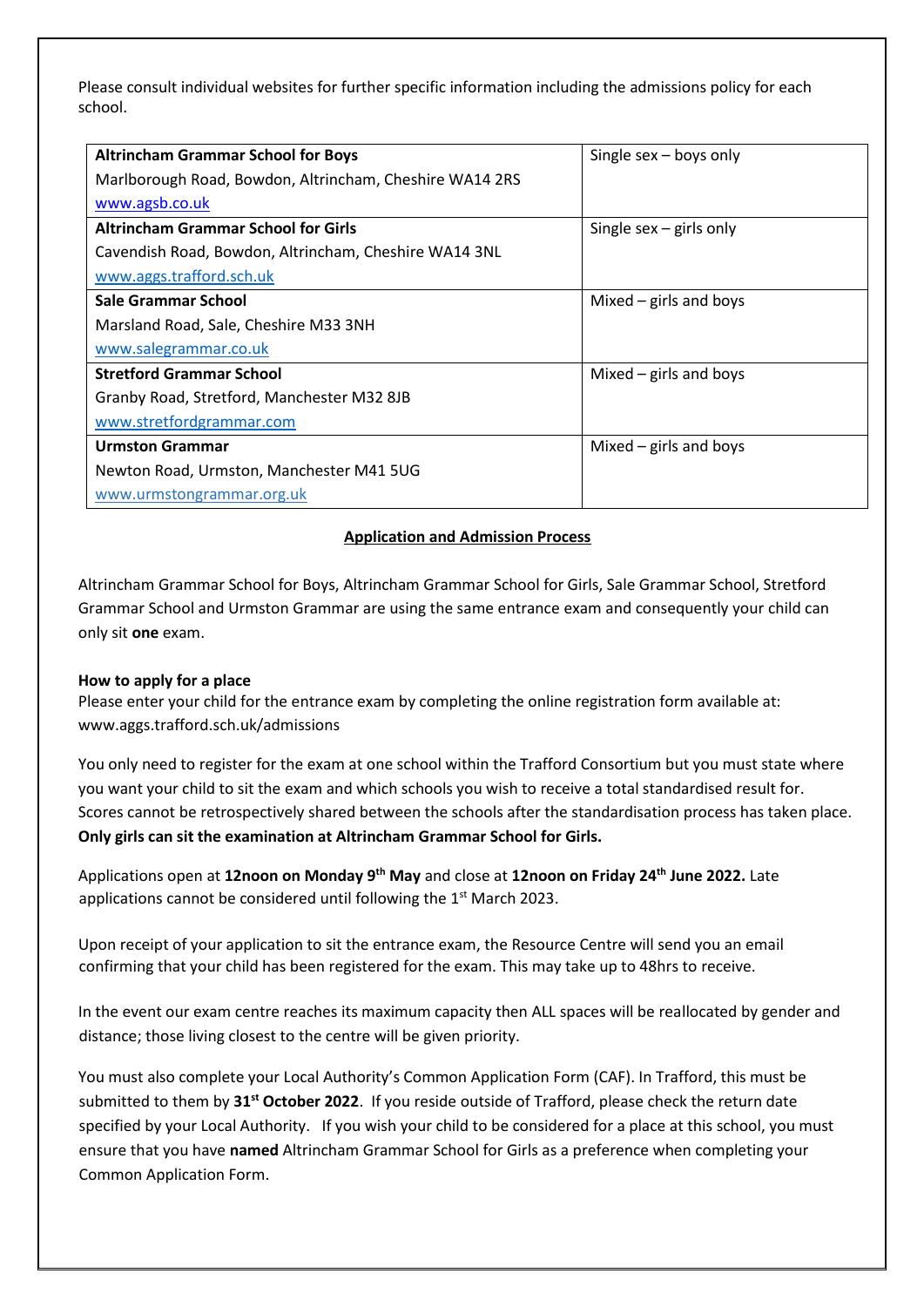By **Friday 9th September** final details for the examination will be sent out via email which will include information advising arrival time and venue, along with the Special Circumstances Form. **By Friday 9th September** an Attendance Form will be posted by 1st class to the home address of all applicants**.** The applicant must bring the attendance form on the day of the exam complete with photographic i.d. and authenticated by his/her current primary school, via a school stamp. Failure to bring this form on the day will result in your child not being able to sit the exam on that day. You may use the **Special Circumstance Form** to record exceptional circumstances, which may have affected your child prior to the exam. If you have not received this information **by Tuesday 13th September**, please email [admissions@aggs.bright-futures.co.uk](mailto:admissions@aggs.bright-futures.co.uk)

## **The Entrance Exam**

The entrance exam consists of two tests, each approximately one hour in length, containing questions that assess verbal, non-verbal and mathematics skills. The exam scores will be standardised according to age.

There will be a short break between the two tests for a toilet visit and/or a drink and light snack.

If your child does have to leave the room because of illness and subsequently goes home, please complete and return the Special Circumstances Form as soon as possible giving full details. We will then contact you.

### **Exam Results**

You will receive your child's total standardised score prior to 31st **October 2022,** in time for you to complete your CAF. The qualifying score will be achieved by those candidates who score 334 and above in the exam. Success in the entrance exam will not mean your child automatically receives a place at this School.

## **Oversubscription criteria and how places are awarded**

Where **eligible** applications for admissions exceed the number of places available, and after students who have been successful in the exam and have a statement of SEN or an Educational Health and Care Plan, which names the school have been admitted, places will be awarded in accordance with the following order of priority:

- **1** Applicants who are 'Looked After'\* or who have been previously 'Looked After', regardless of their place of residence who have achieved a total standardised score of 324 and above;
- **2** Applicants residing within the school's catchment area\* who are in receipt of pupil premium\*, who have achieved a total standardised score of 324 and above;
- **3** Applicants residing within the school's catchment area who have a sister\* who will be a pupil of the school at the time of the applicant's proposed admission;
- **4** Applicants residing within the school's catchment area.\* Where the number of applicants qualifying for admission under this category exceeds the number of places available, then priority shall be given to those applicants residing closer to the school;
- **5** Applicants residing outside the school's catchment area\* who are in receipt of pupil premium\*, who have achieved a total standardised score of 324 and above. Where the number of applicants qualifying for admission under this category exceeds the number of places available, then priority shall be given to those applicants residing closer to the school;
- **6** Applicants residing outside the school's catchment area who have a sister\* who will be a pupil of the school at the time of the applicant's proposed admission. Where the number of applicants qualifying for admission under this category exceeds the number of places available, then priority shall be given to those applicants residing closer to the school;
- **7** Applicants residing outside the school's catchment area.\* Where the number of applicants qualifying for admission under this category exceeds the number of places available, then priority shall be given to those applicants residing closer to the school;

**\*Definitions: Please refer to the Definitions on pages 1 & 2 of the School Admissions Policy 2023.**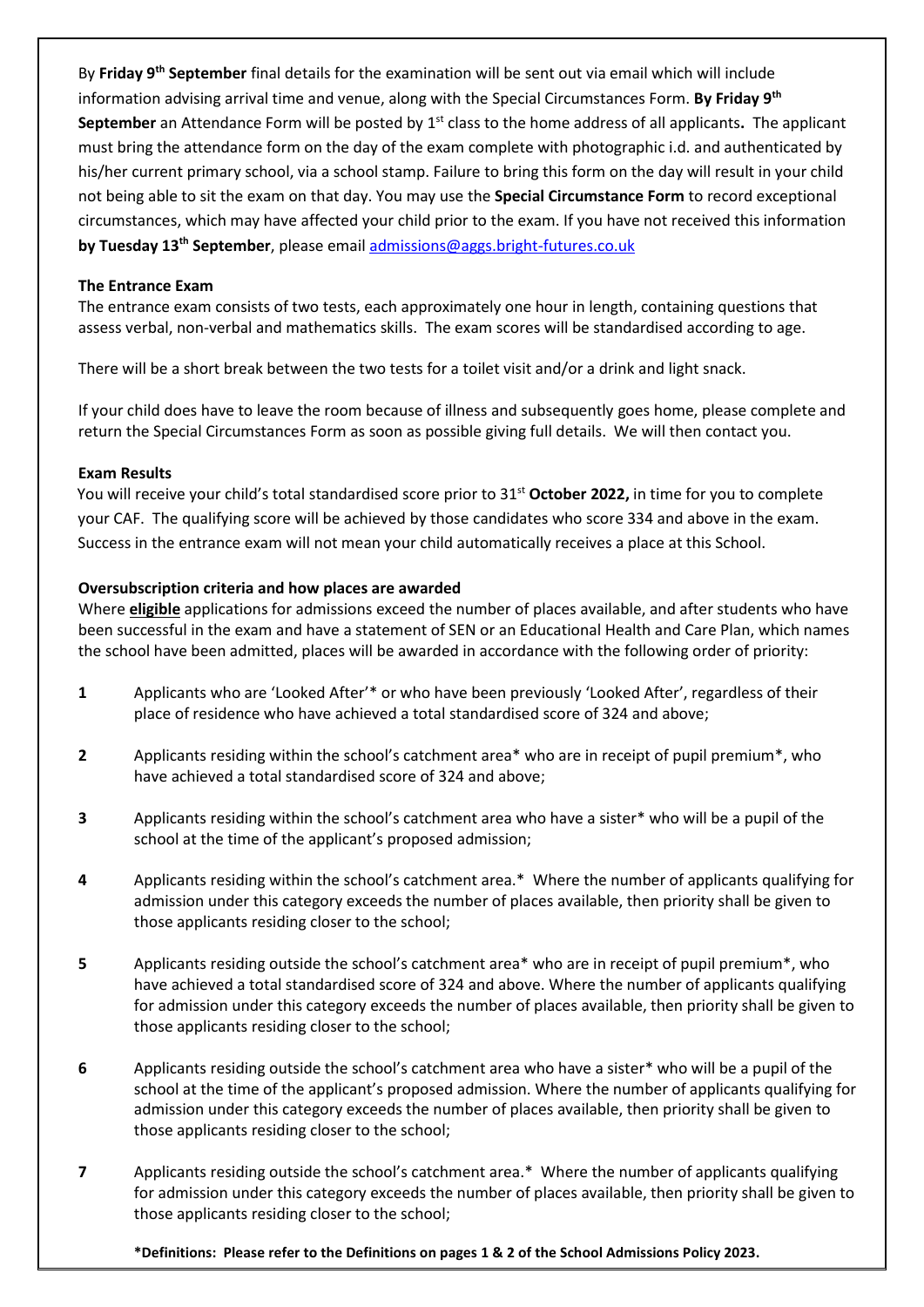## **Admission of an applicant outside their normal age group**

If you would like to apply for admission of your daughter outside her normal age group, you should submit your request, alongside any supporting evidence, by 24 June 2022. Decisions will be made on an individual basis taking into account information regarding the applicant's academic, social and emotional development, in addition to factors detailed in Sections 2.17, 2.17A and 2.17B of the School Admissions Code (2014).

## **What happens after students have qualified and been offered a place?**

Following National Offer Day ( $1<sup>st</sup>$  March 2023), those who are offered a place here will receive further information relevant to the induction to our school.

## **Appeals Procedure**

The School Governors arrange an independent panel, which will consider any appeals. If your child is not offered a place, you have the right of appeal. Details will be available on the school website by 28<sup>th</sup> February 2023 and available from the Admissions Officer after 1<sup>st</sup> March 2023.

## **Waiting List**

The school will operate a waiting list for Year 7 admission in September, following the completion of the allocation and appeals process. Qualified applicants will be ranked in accordance with our oversubscription criteria and the list will be maintained until 31 December 2022.

## **Frequently Asked Questions**

## **Are practice papers available?**

No practice papers are available. The tests are designed so that children can complete the exams to the best of their ability, without practice. Familiarisation material is available on the school website: www.aggs.trafford.sch.uk/admissions

## **How many questions/sections are there?**

There are two papers, each approximately one hour long, containing questions which assess verbal, non-verbal and mathematics skills. The number of questions and theoretical maximum mark information is not released to the school in advance.

## **How are the three skills combined?**

Information regarding examination scripts is confidential. All applicants have access to the familiarisation materials available on our website ensuring fair access to all. Examination content is confidential, to protect the integrity of the exam, and is supplied to school with a confidentiality provision – Altrincham Grammar School for Girls cannot disclose information about the exam.

## **Do the entrance tests take into account my child's age?**

Yes, the results are age standardised.

## **When will the standardised mark be available?**

The exam result will be made available prior to 31<sup>st</sup> October 2022, and consists of one standardised result. A breakdown of the exam result will not be available.

## **Is it possible for my child to pass the entrance exam for one school, but not the other?**

Yes. Although the entrance test will be the same for each school, the standardised results may be different. This is because the test results are being compared to those of a different cohort of children.

## **What if my child needs to go to the toilet or leave the room during the exam?**

No extra time is given if your child requires the toilet during the exam or needs to leave the room for any other reason. There will be a break between the two exams where your child will be able to use the toilet if required.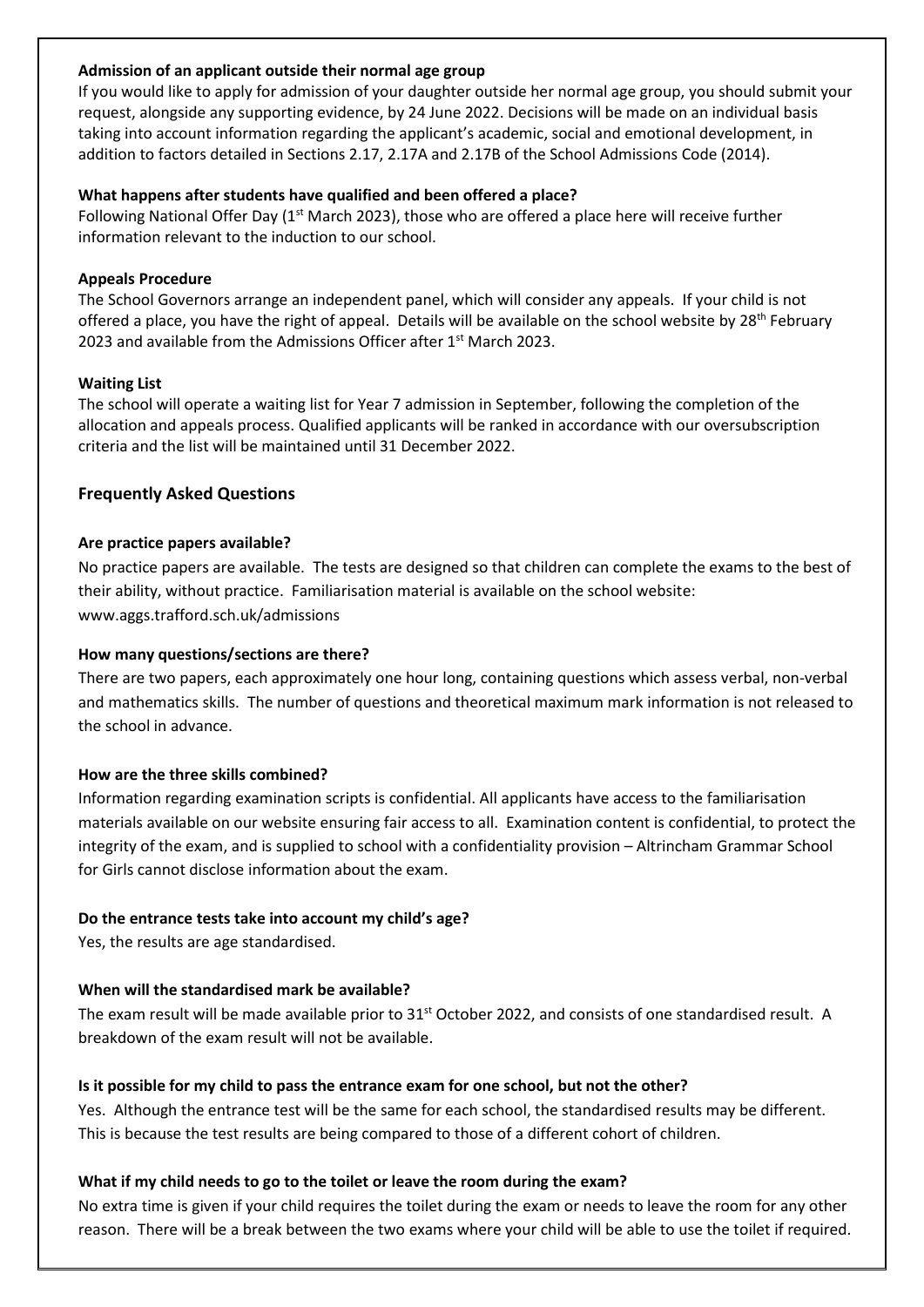## **What if my child requires special arrangements?**

You must inform us at the point of application and **no later than Friday 24 th June 2022**, of any access arrangements your child may require during the entrance exam. Please provide supporting documentation for such requests with your application. We may contact your primary school in connection with the request. A panel, consisting of representatives from all five grammar schools, will meet after the closing date for registrations to agree appropriate access arrangements and parents/carers will be notified of the decision as soon as possible following the meeting.

## **What if my child is ill on the day?**

- If your child is ill immediately prior to or on the day of the test, **please do not bring her.** Please complete the Special Circumstances Form and return for the attention of the Admissions Officer, together with a Doctor's note if possible. If you wish to inform us of any other special circumstances which may have affected your child prior to or on the day of the exam, please also submit a Special Circumstance Form. All forms to be received no later than 12 noon on Thursday  $22<sup>nd</sup>$  September 2022.
- If your child leaves the exam room because of illness and subsequently goes home, and has started one of the test papers, they cannot return on another date and finish that particular paper. We can only let your child sit the paper they have missed. Please complete a Special Circumstances Form and return to us by 12noon on Thursday 22<sup>nd</sup> September.

## **Do I need to make AGGS the first preference on the Common Application Form (CAF)?**

If Altrincham Grammar School for Girls is your preferred school, you are strongly advised to place us as your first preference when completing your CAF. Should your child meet the admission criteria for more than one of your chosen schools, the Local Authority will allocate your child to the school of highest preference. If AGGS is not made first preference, your child may not receive the offer of a place even if they pass the entrance examination. For further advice on completing the CAF, please contact your Local Authority.

### **What is a looked after child?**

A looked after child is a child who is (a) in the care of a local authority, or (b) being provided with accommodation by a local authority, in the exercise of their social services functions (as defined in Section 22(1) of the Children Act 1989). Previously Looked After Children are children who were looked after but ceased to be so because they were adopted or became subject to a child arrangement order or special guardianship order. Section 14A of the Children Act 1989 defines a 'special guardianship order' as an order appointing one or more individuals to be a child's special guardian (or special guardians). This category includes children who have been in state care outside of England and ceased to be in state care as a result of being adopted. A child is regarded as having been in state care in a place outside of England if they were accommodated by a public authority, a religious organisation or any other provider of care whose sole purpose is to benefit society.

### **What is Pupil Premium?**

Pupil Premium is funding for publicly funded schools in England to raise the attainment of disadvantaged pupils. In addition to 'looked after children', schools receive pupil premium funding for pupils who were 'looked after' by an English or Welsh local authority before being adopted, or who left care on a special guardianship order or child arrangements order. Schools also receive funding for each child registered as eligible to free school meals at any point in the last six years.

### **What is Service Premium?**

The Service Premium is designed to support children with parents serving in the regular British armed forces. Pupils attract the premium if they meet the following criteria:

- a) one of their parents is serving in the regular armed forces
- b) one of their parents served in the regular armed forces in the last 3 years or one of their parents died while serving in the armed forces
- c) the pupil is in receipt of a pension under the Armed Forces Compensation Scheme (AFCS) and the War Pensions Scheme (WPS)